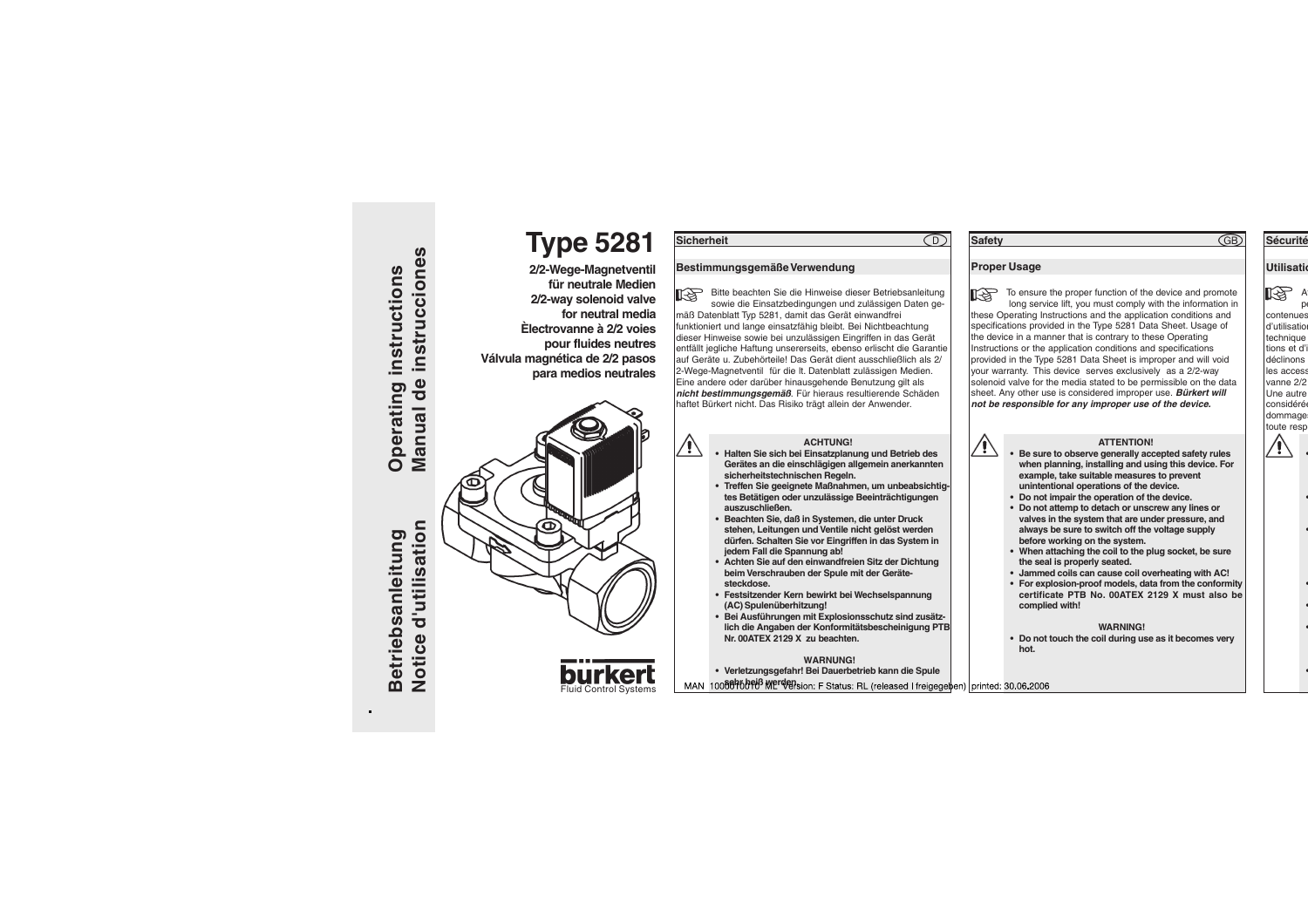## **Sécurité**

# **Utilisation conforme aux prescriptions**

**LAS** Afin que l'appareil puisse fonctionner parfaitement et pendant longtemps, veuillez observer les instructions contenues dans cette notice d'utilisation ainsi que les conditions d'utilisation et les données admissibles mentionnées dans la fiche technique du type 5281. En cas d'inobservation de ces instructions et d'interventions non autorisées dans l'appareil, nous déclinons toute responsabilité et la garantie couvrant l'appareil et les accessoires s'éteint! L'appareil sert uniquement d'électrovanne 2/2 voies pour les fluides admis selon la fiche technique. Une autre utilisation ou une utilisation excédant ce contexte sera considérée comme **non conforme aux prescriptions**. Pour les dommages qui en résulteraient, le fabricant/fournisseur décline toute responsabilité. L'utilisateur seul en assume le risque.

∕!`

# **ATTENTION!**

- **• Pour la planification de l'utilisation et l'exploitation de l'appareil, veuillez vous en tenir aux règles applicables et généralement reconnues en matière de technique de sécurité.**
- **• Prenez les mesures nécessaires pour exclure tout actionnement involontaire ou des altérations inadmissibles.**
- **• Notez qu'il n'est pas permis de desserrer des conduites ou des vannes se trouvant sous pression dans des systèmes! Avant d'intervenir dans le système, coupez l'alimentation électrique dans tous les cas!**
- **• Veillez à ce que le joint repose parfaitement lorsque vous visserez la bobine avec le connecteur.**
- **• Un noyau bloqué provoque en cas d'alimentation en tension alternative (AC) une surchauffe de la bobine!**
- **• Dans les exécutions antidéflagrantes, les indications de l'attestation de conformité PTB N° 00ATEX 2129 X doivent observées en plus.**

**AVERTISSEMENT!**

**• Risque de blessure! En cas de fonctionnement permanent, la bobine peut devenir très chaude.**

## **Seguridad**

∕ !`

Œ

# **Utilización con arreglo a las disposiciones**

Se ruega observar las indicaciones contenidas en este Manual de instrucciones así como las condiciones de uso y datos admisibles con arreglo a la hoja de servicio Tipo 5281, de modo que el aparato funcione impecablemente y permanezca durante largo tiempo apto para el empleo. La inobservancia de estas indicaciones así como las inter-venciones inadmisibles en el aparato suponen la declinación por nuestra parte de toda clase de responsabilidad, además de la extinción de la garan-tía de los aparatos y de las piezas de los accesorios. El aparato sirve ex-clusivamente como válvula magnética de 2/2 pasos para los medios autorizados según la hoja de datos. Cualquier otra utilización que vaya más ella **no será conforme a las disposiciones.** El fabricante / suministrador no es responsable de los daños que de ello pudieran resultar. El riesgo corresponde únicamente al usuario.

## **¡ATENCIÓN!**

Ē.

- **• Para la planificación y operación del aparato atenerse a las correspondientes reglas generales y reconocidas de la técnica de seguridad.**
	- **• Tomar las medidas apropiadas para excluir accionamien-tos no intencionados o perjuicios inadmisibles; prestar atención a que en el caso de sistemas que se encuentren bajo presión no deben desconec-tarse conducciones y válvulas.**
	- **• Antes de proceder a intervenciones en el sistema desco-nectar siempre la tensión.**
	- **• Prestar atención al asiento impecable de la empaquetadura al atornillar la válvula con la caja de enchufe para aparatos eléctricos.**
	- **• Con tensión alterna (AC), el macho de asiento duro provoca sobrecalentamiento de la bobina!**
	- **• En las ejecuciones con protección debe tenerse adicio-nalmente en cuenta los datos de la declaración de con-formidad PTB n° 00ATEX 2129 X.**

### **¡AVISO!**

**• ¡Peligro de lesiones! En estado de operación continua**

MAN 1008090019 RMede ponerse stuly calienteleased I freigeget

|                         | <b>Sicherheit</b>             | $\bigcirc$                                                                                        | GB E E |
|-------------------------|-------------------------------|---------------------------------------------------------------------------------------------------|--------|
|                         | Safety / Sécurité / Seguridad |                                                                                                   |        |
| I                       |                               | Spannungsfreie Montage / Voltage-free assembly<br>Montage sans tension / Montaje libre de tensión |        |
|                         |                               |                                                                                                   |        |
|                         |                               |                                                                                                   |        |
|                         |                               |                                                                                                   |        |
|                         |                               |                                                                                                   |        |
| $\widehat{\mathcal{Z}}$ |                               | Elektrischer Anschluß / Electrical connection<br>Raccordement électrique / Conexión eléctrica     |        |
|                         |                               |                                                                                                   |        |
|                         |                               |                                                                                                   |        |
|                         |                               |                                                                                                   |        |
|                         |                               |                                                                                                   |        |
|                         |                               |                                                                                                   |        |
|                         | en)   printed: 30.06.2006     |                                                                                                   |        |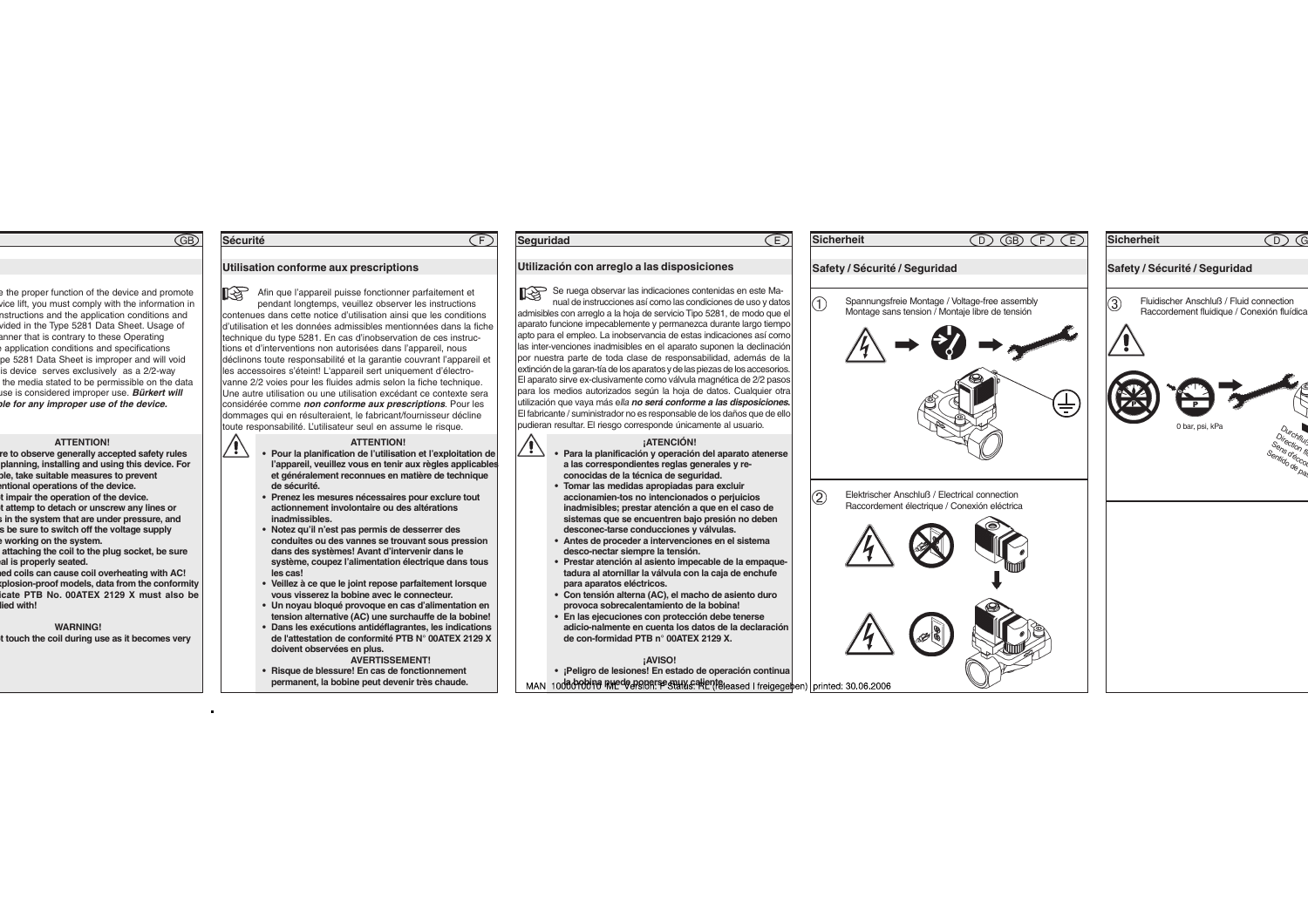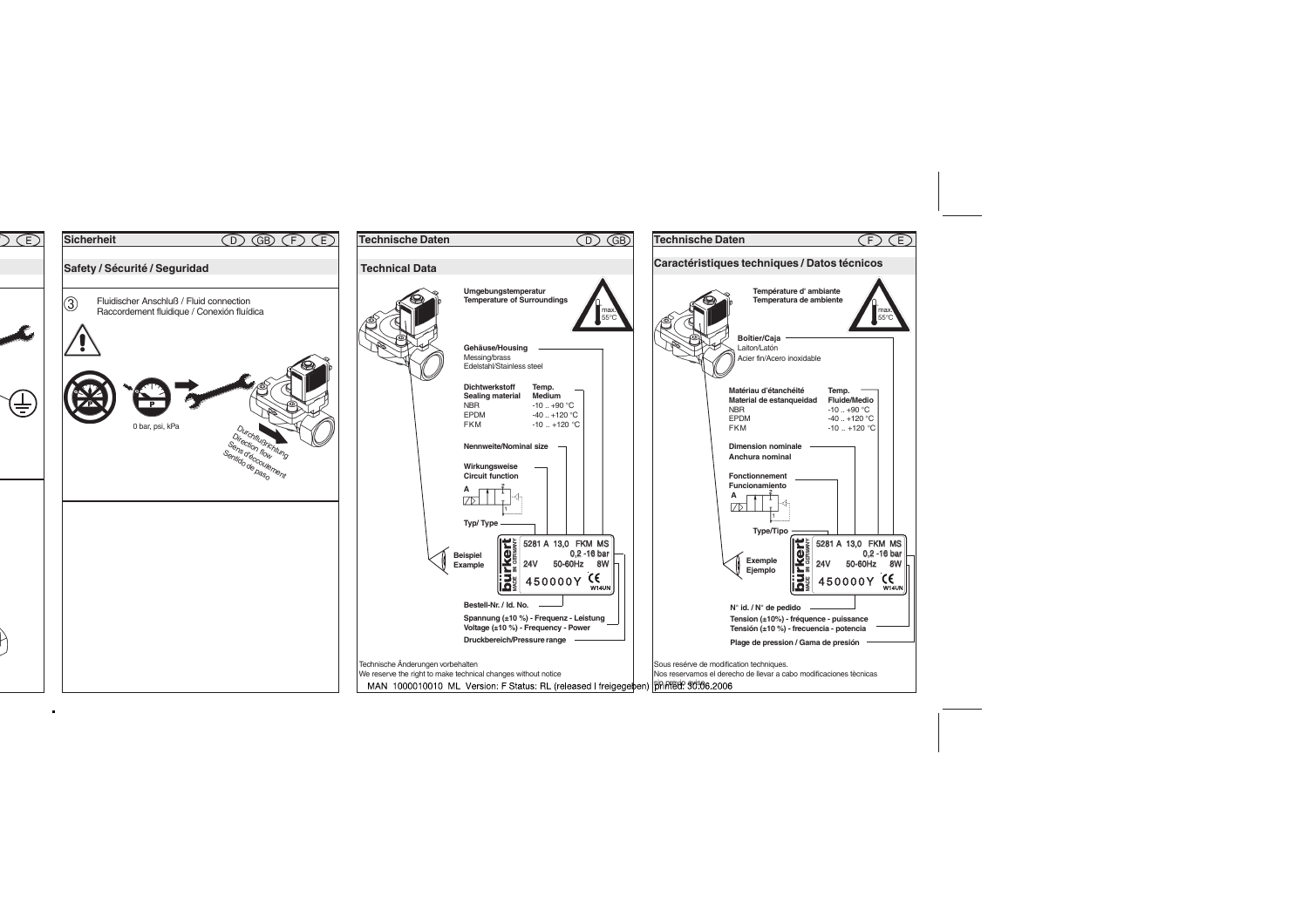|                      |            | Niederlassungen / Branch Offices              |           |            |                         |
|----------------------|------------|-----------------------------------------------|-----------|------------|-------------------------|
|                      |            | Chr.-Bürkert-Straße 13-17                     | Berlin    |            | Ph: (0 30) 67 97 17 - 0 |
| 74653 Ingelfingen    |            |                                               | Dortmund  |            | Ph: (02373) 9681 - 0    |
| Ph: (07940) 10-111   |            |                                               | Frankfurt |            | Ph: (061 03) 94 14 - 0  |
| Fax (07940) 10-448   |            |                                               | Hannover  |            | Ph: (05 11) 9 02 76 - 0 |
| www.buerkert.com     |            |                                               | München   |            | Ph: (0 89) 82 92 28 - 0 |
| info@de.buerkert.com |            |                                               | Stuttgart |            | Ph: (07 11) 4 51 10 - 0 |
|                      |            | <b>BÜRKERT INTERNATIONAL</b>                  |           |            |                         |
| А                    | Ph.        | $(01)$ 894 1333                               |           | Fax        | (01) 894 1300           |
| AUS                  | Ph.        | (02) 1300 888 868                             |           | Fax        | (02) 1300 888 076       |
| в                    | Ph.        | (03) 325 89 00                                |           | Fax        | $(03)$ 325 61 61        |
| <b>BRA</b>           | Ph.        | (011) 51 82 00 11                             |           | Fax        | (011) 51 82 88 99       |
| CDN                  | Ph.        | (905) 847 55 66                               |           | Fax        | (905) 847 90 06         |
| сн                   | Ph.        | $(041)$ 785 66 66                             |           | Fax        | $(041)$ 785 66 33       |
| СN                   | Ph.        | (21) 58 68 21 19                              |           | Fax        | $(21)$ 58 68 21 20      |
| CZ                   | Ph.        | (543) 25 25 05                                |           | Fax        | $(543)$ 25 25 06        |
| DK                   | Ph.        | (44) 50 75 00                                 |           | Fax        | (44) 50 75 75           |
| E                    | Ph.        | (93) 477 79 80                                |           | Fax        | (93) 477 79 81          |
| EST                  | Ph.        | (372) 644 06 98                               |           | Fax        | (372) 631 37 59         |
| F                    | Ph.        | (0388) 58 91 11                               |           | Fax        | (0388) 572008           |
| HKG                  | Ph.        | 24801202                                      |           | Fax        | 24 18 19 45             |
| L                    | Ph.        | $(02)$ 95 90 71                               |           | Fax        | $(02)$ 95 90 72 51      |
| IND                  | Ph.        | (044) 52 30 34 56                             |           | Fax        | (044) 52 30 32 32       |
| J                    | Ph.        | (03) 53 05 36 10                              |           | Fax        | $(03)$ 53 05 36 11      |
| <b>KOR</b>           | Ph.        | (02) 34 62 55 92                              |           | Fax        | $(02)$ 34 62 55 94      |
| Ν                    | Ph.        | (63) 84 44 10                                 |           | Fax        | $(63)$ 84 44 55         |
| <b>NL</b>            | Ph.        | (0346) 58 10 10                               |           | Fax        | (0346) 56 37 17         |
| NZ                   | Ph.        | (09) 622 28 40                                |           | Fax        | $(09)$ 622 28 47        |
| P                    | Ph.        | (21) 212 84 90                                |           | Fax        | (21) 212 84 91          |
| PL                   | Ph.        | (022) 840 60 10                               |           | Fax        | (022) 840 60 11         |
| RС                   | Ph.        | (02) 26 53 78 68                              |           | Fax        | $(02)$ 26 53 79 68      |
| RP                   | Ph.        | (02) 776 43 84                                |           | Fax        | (02)7764382             |
| S                    | Ph.        | (040) 664 51 00                               |           | Fax        | $(040)$ 664 51 01       |
| SΑ                   | Ph.        | (011)5746000                                  |           | Fax        | $(011)$ 454 1477        |
| <b>SF</b>            | Ph.        | (09) 54 97 06 00                              |           | Fax        | (09) 503 12 75          |
| <b>SIN</b>           | Ph.        | 68442233                                      |           | Fax        | 68443532                |
| ΤR                   | Ph.        | (0232) 459 53 95                              |           | Fax        | (0232) 459 76 94        |
| ТT<br>UK             | Ph.<br>Ph. | (04)6435008                                   |           | Fax        | (04) 643 70 10          |
| <b>USA</b>           | Ph.        | (01453) 73 13 53                              |           | Fax<br>Fax | (01453) 73 13 43        |
|                      |            | (949) 223 31 00                               |           |            | (949) 223 31 98         |
|                      |            | Operating Instructions 0512/13 EU-ML 00803312 |           |            | 12/05/1'M               |

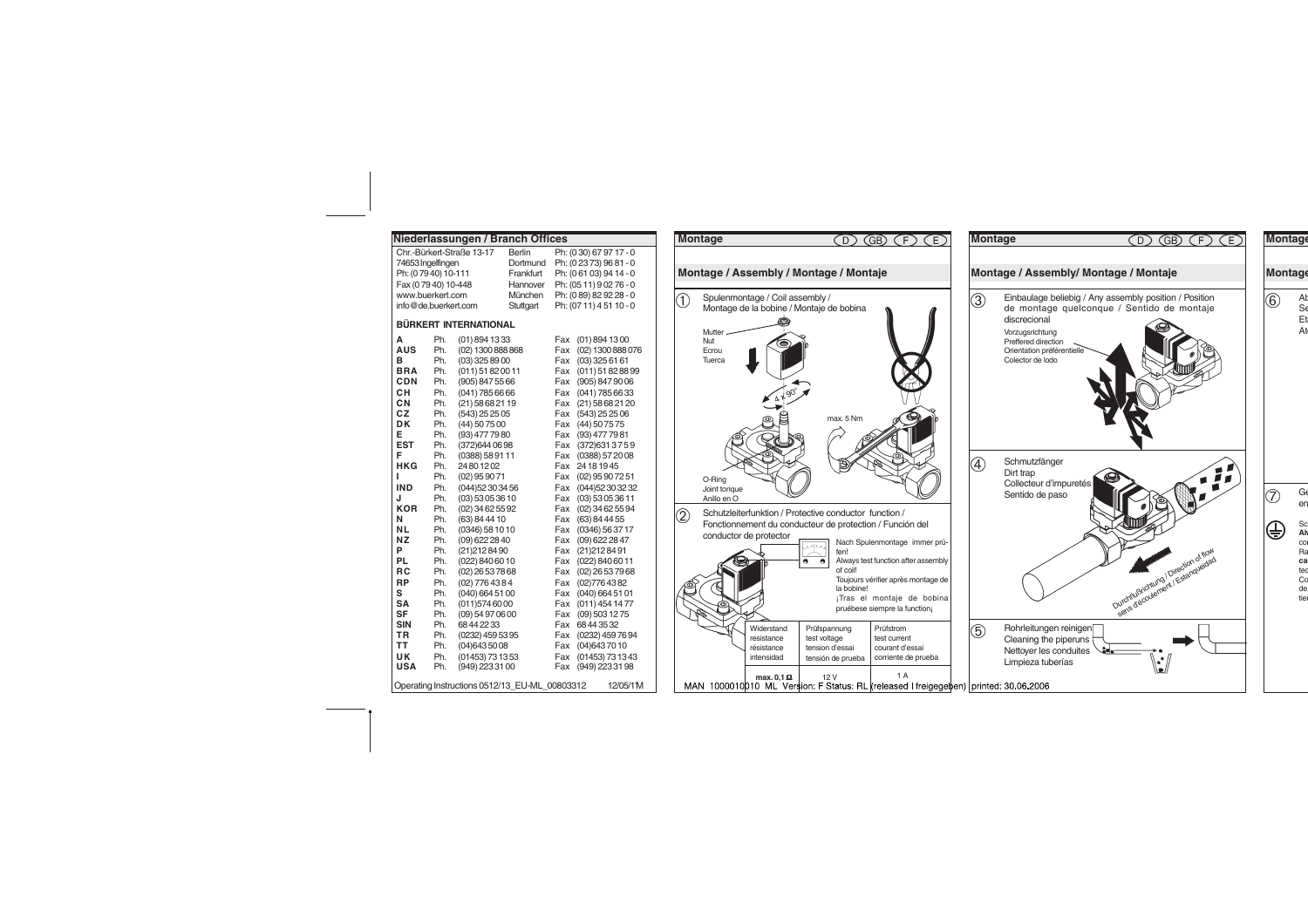